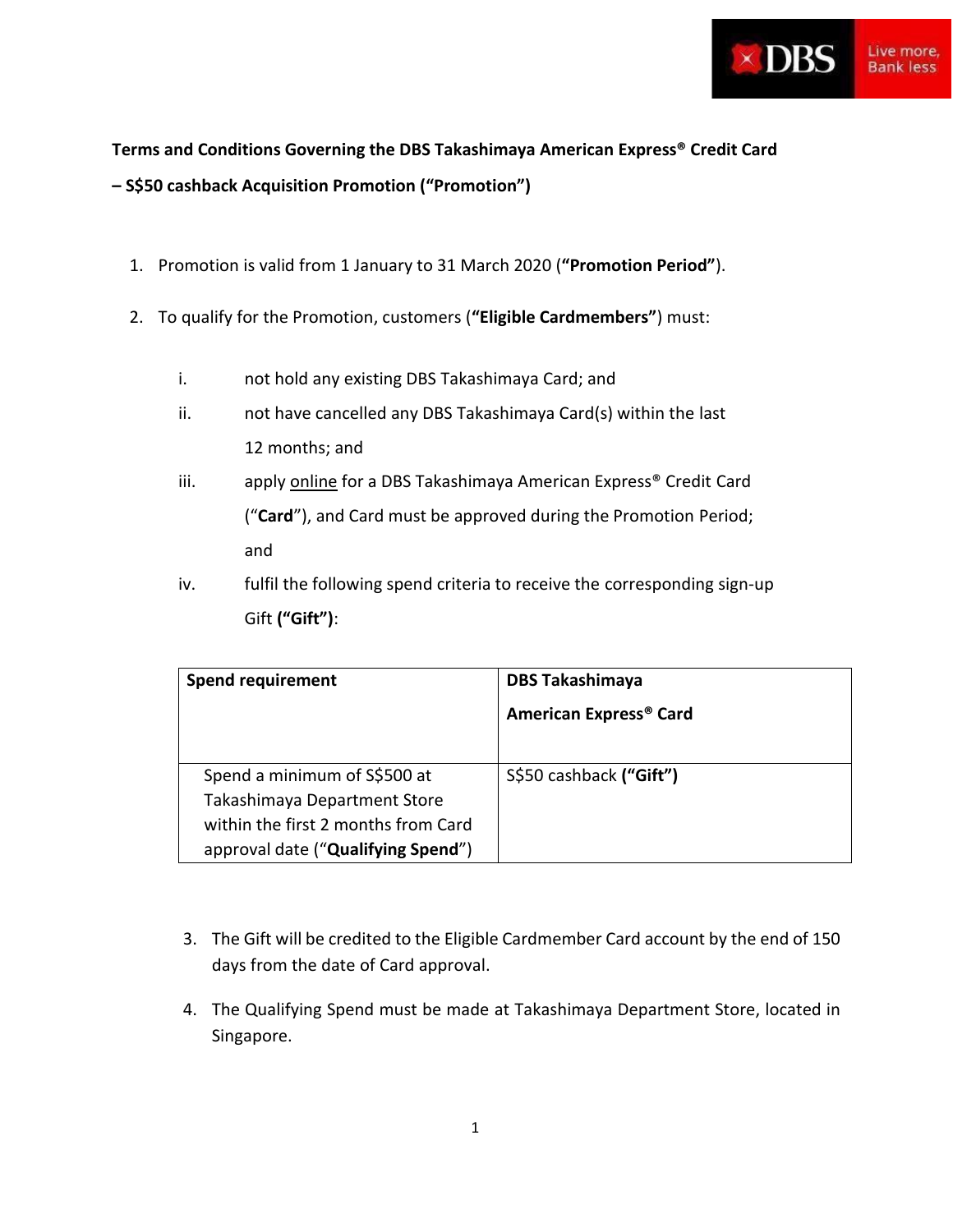

- 5. Qualifying Spend is based on posted local and foreign retail sales and posted recurring bill payment, but excludes the following:
	- Interest, finance charges, cash withdrawal, smart cash, instalment payment plan purchases, preferred payment plans, balance transfer, fund transfer, cash advances, annual fees, interest, late payment charges, all fees charged by DBS, miscellaneous charges imposed by DBS (unless otherwise stated in writing by DBS)
	- Payments to financial institutions (including banks, online trading platforms and brokerages)
	- Payments made via AXS (except Pay+Earn) and SAM online/banking bill payment transactions, EZReload (Auto Top-Up) transactions, eNets transactions and bill payments via internet banking
	- Payments to educational institutions
	- Payments to government institutions and services (court cases, fines, bail and bonds, tax payment, postal services, parking lots and garages, intra-government purchases and any other government services not classified here)
	- Payments to insurance companies (sales, underwriting, and premiums)
	- Payments to non-profit organisations
	- Payments to hospitals
	- Payment on utilities
	- Any top-ups or payment of funds to payment service providers, prepaid cards, any prepaid accounts or purchase of prepaid cards/credits (including but not limited to EZ-Link, GrabPay, NETS FlashPay and Singtel Dash)
	- Any betting transactions (including levy payments to local casinos, lottery tickets, casino gaming chips, off-track betting and wagers) through any channel
	- Any transactions related to crypto currencies;
	- Any other transaction effected via any medium or channel, electronic or otherwise, which transaction, medium or channel DBS Bank may in its sole and absolute discretion choose to disallow